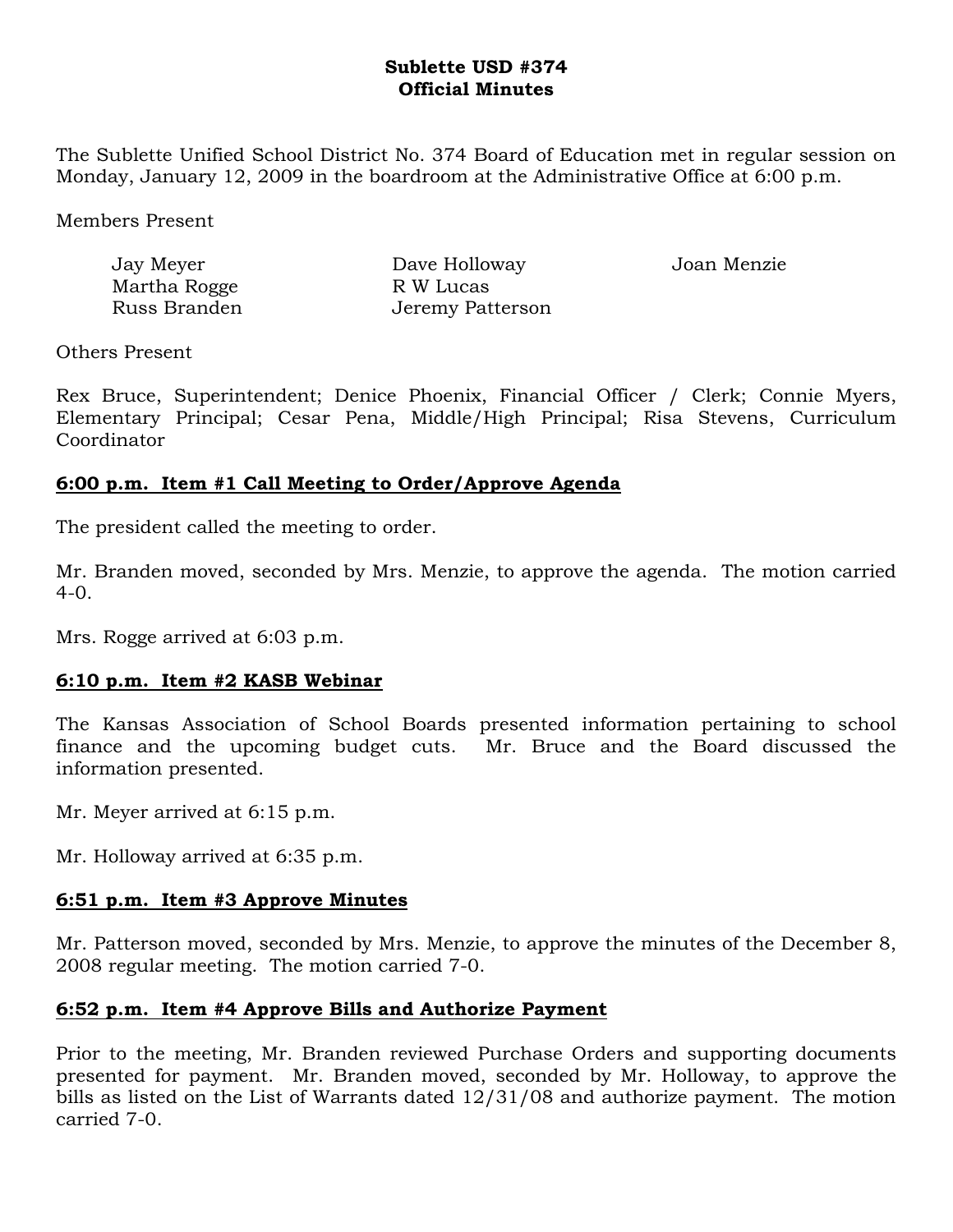### **6:57 p.m. Item #5 Approve Transfers**

Mr. Holloway moved, seconded by Mr. Branden to approve the following budget transfers: \$18,557.18 from supplemental general to food service, \$18,335.93 from general fund to At Risk, \$3,067.75 from general fund to 4-year-old At Risk, \$3558.17 from supplemental general to day care, \$15,690.43 from general fund to bilingual, \$11,203.54 from general fund to special education, and \$640.62 from supplemental general to professional development. The motion carried 7-0.

### **6:53 p.m. PUBLIC FORUM**

Mrs. Rogge informed the Board that Steve Simpson received the 2A Girls Coach of the Year as the high school track coach.

### **6:54 p.m. Item #6 Reports**

Principals:

Mrs. Connie Myers discussed the Para reading program, students moving out of the district, the upcoming spelling bee, and the upcoming geography bee.

Mr. Cesar Pena reported on students withdrawing from middle and high school, assessments, and the Honors breakfast for students and parents.

### Service Center/HPEC:

Mrs. Martha Rogge reported on SWPRSC and HPEC Board meetings.

#### Superintendent:

Mr. Bruce discussed the wind generator, track repairs, the State Audit and budget republishing, a task force established to consider budget cuts, and the superintendent evaluation procedure. Mr. Bruce recommended the use of a collection agency to handle delinquent bills. It was the consensus of the Board to hire a collection agency.

#### Curriculum:

Mrs. Risa Stevens discussed meeting scheduling conflicts, science textbook adoption, and the Health/PE SAC new member Christi Kinsley. Mrs. Stevens also reported on Lifeskills Training provided by Derrick Ploutz, Jaime McVey, and Steve Simpson.

### **7:35 p.m. Item #7 Negotiations**

Mrs. Menzie moved, seconded by Mr. Patterson, to go into executive session to discuss nonelected personnel in order to protect the privacy interest of an identifiable individual(s), to include Mr. Bruce, in the executive session, and to reconvene to open session in the boardroom at 7:45 p.m. The motion carried 7-0.